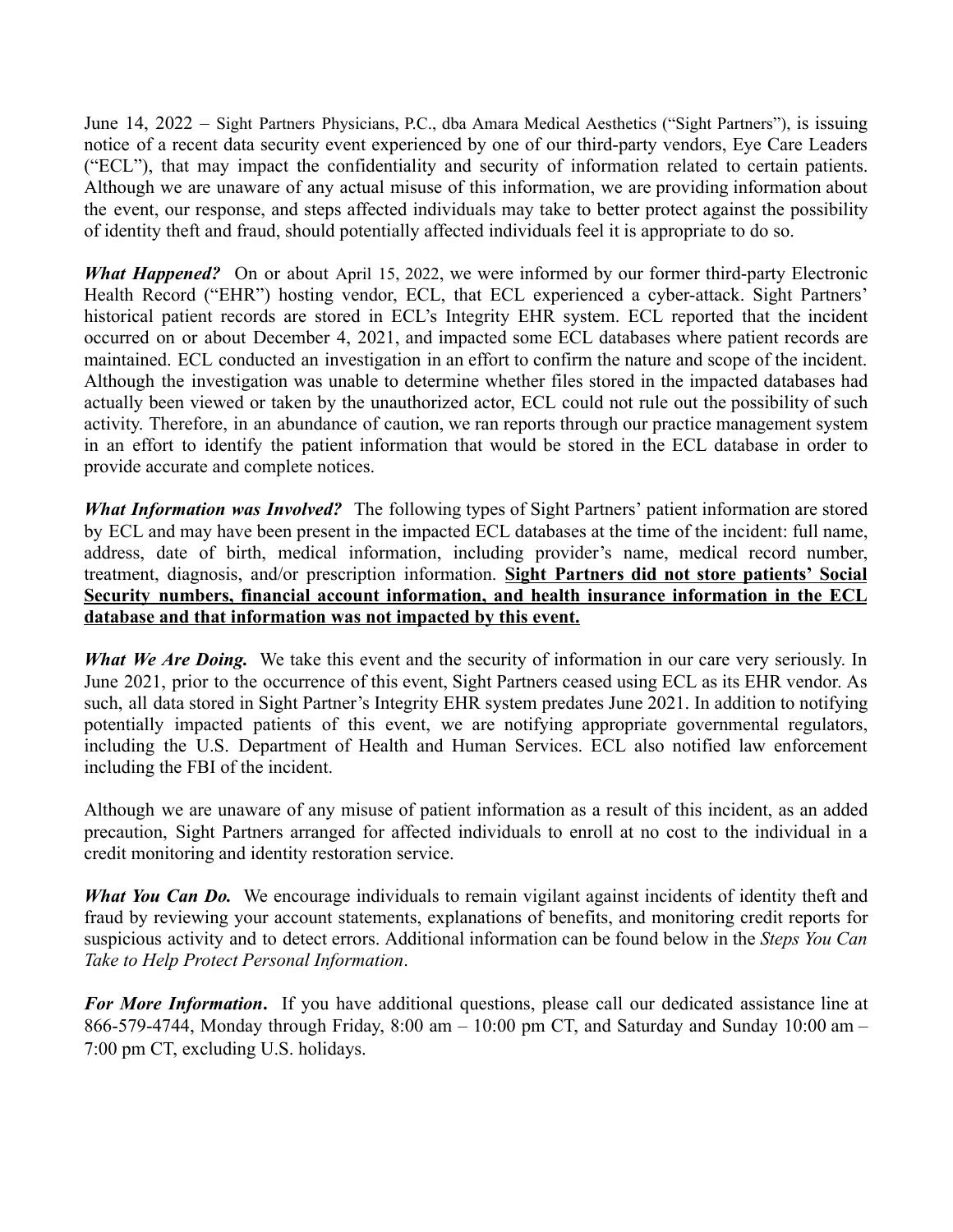## *Steps You Can Take to Help Protect Personal Information*

## **Monitor Accounts**

Under U.S. law, a consumer is entitled to one free credit report annually from each of the three major credit reporting bureaus, Equifax, Experian, and TransUnion. To order your free credit report, visit www.annualcreditreport.com or call, toll-free, 1-877-322-8228. You may also directly contact the three major credit reporting bureaus listed below to request a free copy of your credit report.

Consumers have the right to place an initial or extended "fraud alert" on a credit file at no cost. An initial fraud alert is a one-year alert that is placed on a consumer's credit file. Upon seeing a fraud alert display on a consumer's credit file, a business is required to take steps to verify the consumer's identity before extending new credit. If you are a victim of identity theft, you are entitled to an extended fraud alert, which is a fraud alert lasting seven years. Should you wish to place a fraud alert, please contact any one of the three major credit reporting bureaus listed below.

As an alternative to a fraud alert, consumers have the right to place a "credit freeze" on a credit report, which will prohibit a credit bureau from releasing information in the credit report without the consumer's express authorization. The credit freeze is designed to prevent credit, loans, and services from being approved in your name without your consent. However, you should be aware that using a credit freeze to take control over who gets access to the personal and financial information in your credit report may delay, interfere with, or prohibit the timely approval of any subsequent request or application you make regarding a new loan, credit, mortgage, or any other account involving the extension of credit. Pursuant to federal law, you cannot be charged to place or lift a credit freeze on your credit report. To request a security freeze, you will need to provide the following information:

- 1. Full name (including middle initial as well as Jr., Sr., II, III, etc.);
- 2. Social Security number;
- 3. Date of birth;
- 4. Addresses for the prior two to five years;
- 5. Proof of current address, such as a current utility bill or telephone bill;
- 6. A legible photocopy of a government-issued identification card (state driver's license or ID card, military identification, etc.); and
- 7. A copy of either the police report, investigative report, or complaint to a law enforcement agency concerning identity theft if you are a victim of identity theft.

Should you wish to place a fraud alert or credit freeze, please contact the three major credit reporting bureaus listed below:

| Equifax                             | <b>Experian</b>            | <b>TransUnion</b>              |
|-------------------------------------|----------------------------|--------------------------------|
| https://www.equifax.com/personal/cr | https://www.experian.com/h | https://www.transunion.com/cre |
| edit-report-services/               | $\text{elp}/$              | dit-help                       |
| 888-298-0045                        | 1-888-397-3742             | 833-395-6938                   |
| Equifax Fraud Alert, P.O. Box       | Experian Fraud Alert, P.O. | TransUnion Fraud Alert, P.O.   |
| 105069 Atlanta, GA 30348-5069       | Box 9554, Allen, TX 75013  | Box 2000, Chester, PA 19016    |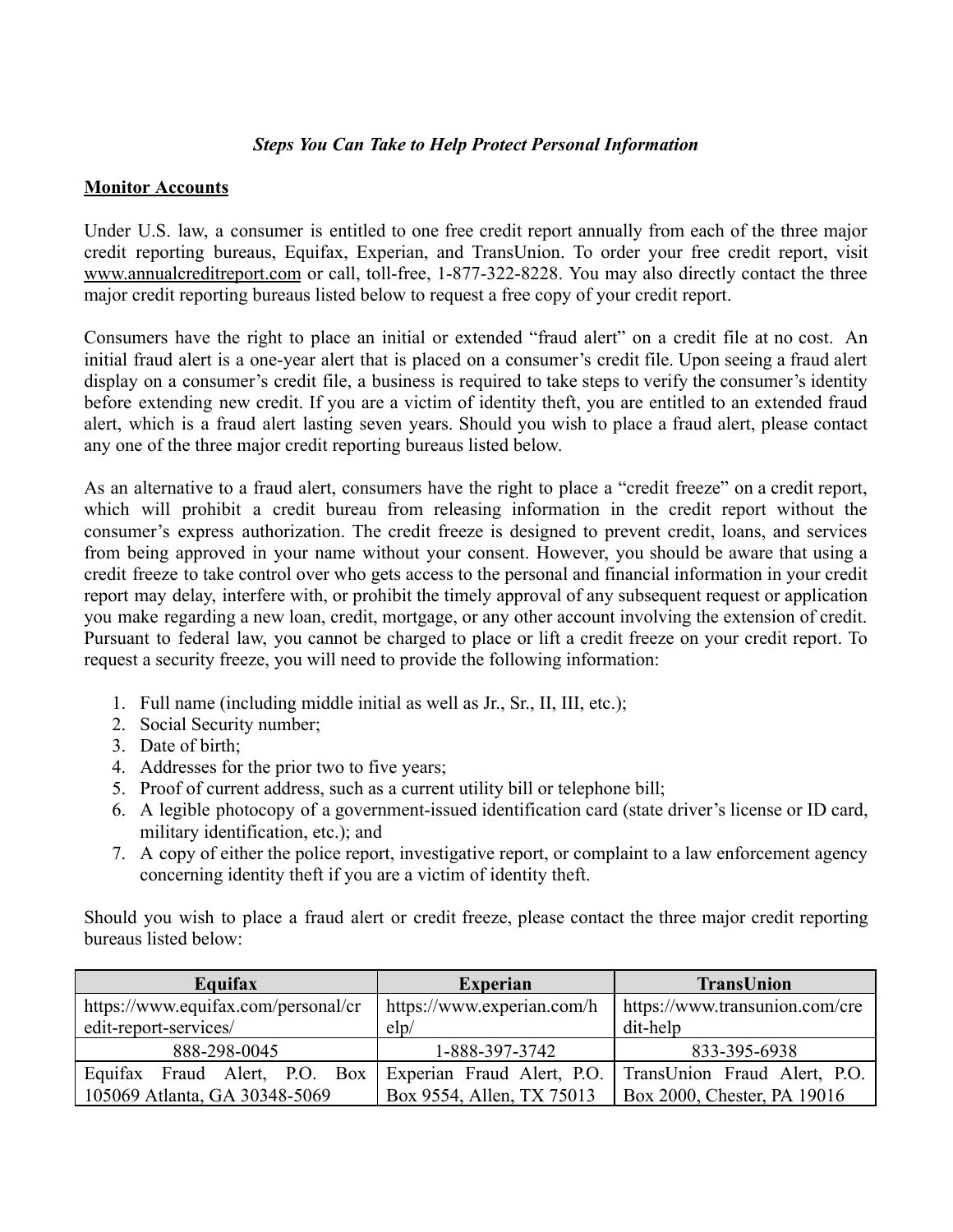| Equifax Credit Freeze, P.O. Box   Experian Credit Freeze, P.O.   TransUnion Credit Freeze, P.O. |                                                                      |
|-------------------------------------------------------------------------------------------------|----------------------------------------------------------------------|
| 105788 Atlanta, GA 30348-5788                                                                   | $\vert$ Box 9554, Allen, TX 75013 $\vert$ Box 160, Woodlyn, PA 19094 |

## **Additional Information**

You may further educate yourself regarding identity theft, fraud alerts, credit freezes, and the steps you can take to protect your personal information by contacting the consumer reporting bureaus, the Federal Trade Commission, or your state attorney general. The Federal Trade Commission may be reached at: 600 Pennsylvania Avenue NW, Washington, DC 20580; www.identitytheft.gov; 1-877-ID-THEFT (1-877-438-4338); and TTY: 1-866-653-4261. The Federal Trade Commission also encourages those who discover that their information has been misused to file a complaint with them. You can obtain further information on how to file such a complaint by way of the contact information listed above. You have the right to file a police report if you ever experience identity theft or fraud. Please note that in order to file a report with law enforcement for identity theft, you will likely need to provide some proof that you have been a victim. Instances of known or suspected identity theft should also be reported to law enforcement and your state attorney general. This notice has not been delayed by law enforcement.

*For District of Columbia residents*, the District of Columbia Attorney General may be contacted at: 400 6th St. NW, Washington, D.C. 20001; 202-727-3400; and <u>oag@dc.gov</u>.

*For Maryland residents*, the Maryland Attorney General may be contacted at: 200 St. Paul Place, 16th Floor, Baltimore, MD 21202; 1-410-528-8662 or 1-888-743-0023; and [www.oag.state.md.us.](http://www.oag.state.md.us/) Sight Partners is located at 2707 Colby Avenue, Suite 1200, Everett, WA 98201-3568.

*For New Mexico residents*, you have rights pursuant to the Fair Credit Reporting Act, such as the right to be told if information in your credit file has been used against you, the right to know what is in your credit file, the right to ask for your credit score, and the right to dispute incomplete or inaccurate information. Further, pursuant to the Fair Credit Reporting Act, the consumer reporting bureaus must correct or delete inaccurate, incomplete, or unverifiable information; consumer reporting agencies may not report outdated negative information; access to your file is limited; you must give your consent for credit reports to be provided to employers; you may limit "prescreened" offers of credit and insurance you get based on information in your credit report; and you may seek damages from violator. You may have additional rights under the Fair Credit Reporting Act not summarized here. Identity theft victims and active-duty military personnel have specific additional rights pursuant to the Fair Credit Reporting Act. We encourage you to review your rights pursuant to the Fair Credit Reporting Act by visiting www.consumerfinance.gov/f/201504 cfpb summary your-rights-under-fcra.pdf, or by writing Consumer Response Center, Room 130-A, Federal Trade Commission, 600 Pennsylvania Ave. N.W., Washington, D.C. 20580.

*For New York residents,* the New York Attorney General may be contacted at: Office of the Attorney General, The Capitol, Albany, NY 12224-0341; 1-800-771-7755; or <https://ag.ny.gov/>.

*For North Carolina residents*, the North Carolina Attorney General may be contacted at: 9001 Mail Service Center, Raleigh, NC 27699-9001; 1-877-566-7226 or 1-919-716-6000; and [www.ncdoj.gov](http://www.ncdoj.gov/).